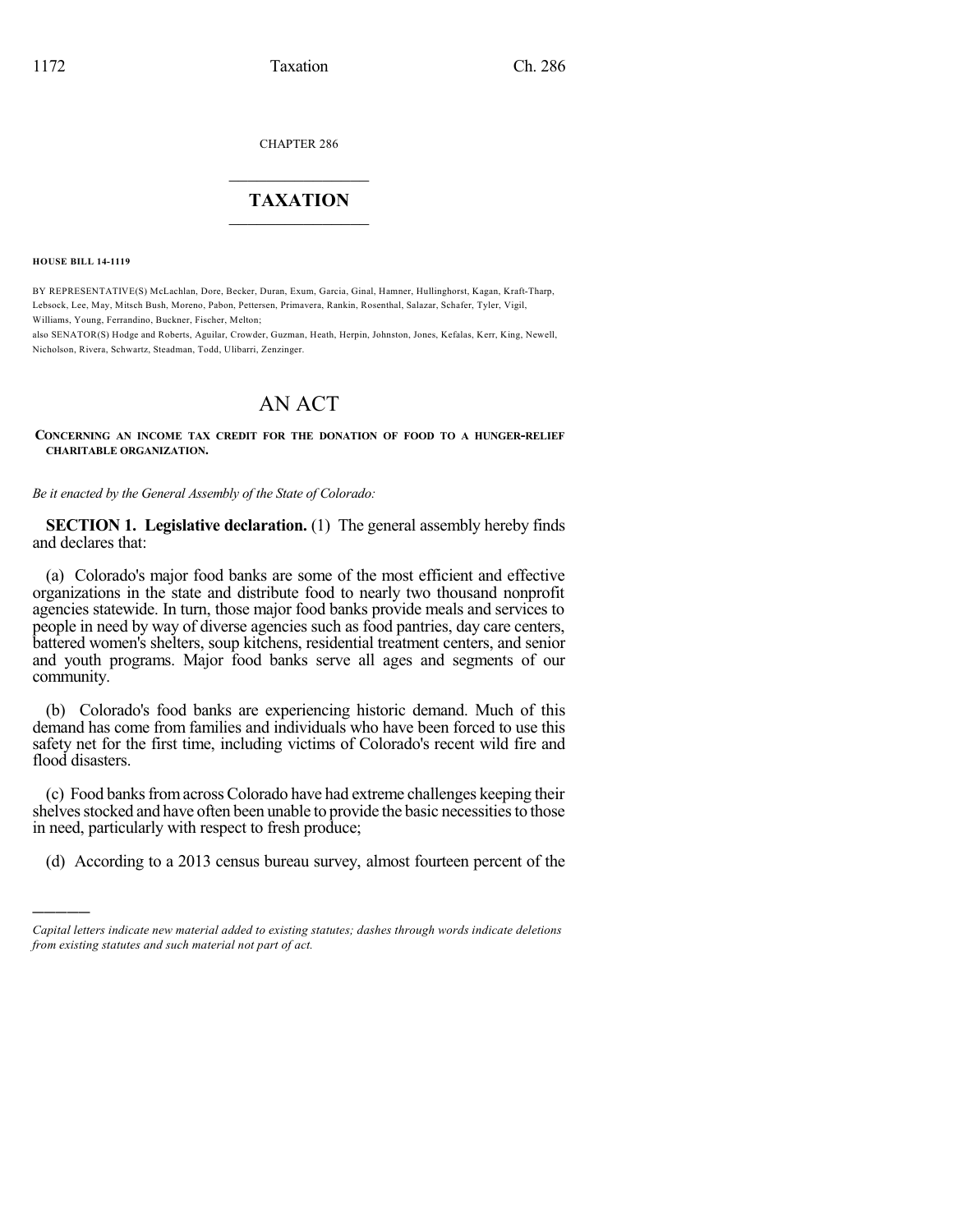#### Ch. 286 Taxation 1173

state's population, or almost seven hundred thousand Coloradans, lived in poverty during 2012. This includes eighteen percent of all children under the age of eighteen. More than eight hundred forty thousand Coloradans, or slightly more than sixteen percent of the state's population, faced a time when there was not enough money to buy food for themselves or their family in 2012.

(e) It is in the interest of the state to develop and support programs that promote increased access to healthy food and increased consumption of Colorado-grown products. Such increased access will improve child and adult nutrition, promote a strong and healthy workforce, and help address the obesity problems facing virtually every demographic in the state.

(f) Colorado is home to some of the most productive farmlands and hardest working farmers in the world. These farms and farming families are critical to providing a healthy food supply and ensuring a natural resource for Colorado's future generations.

(g) Colorado'sfruit andvegetablegrowers andColorado rancherswantto do their part in helping Coloradans in need by helping them gain more access to fresh, healthy food;

(h) Many of the state's farmers and ranchers would benefit from a modest tax credit that would make it easier for them to donate more of their fresh produce and incentivize more local growers to make the financial and labor investment to donate their crops or livestock to emergency food providers; and

(i) It is rare for Colorado's food banks to offer varying products to the families they serve. In many neighboring states, similar tax credits have helped food banks procure more diverse product donations.

**SECTION 2.** In Colorado Revised Statutes, **add** 39-22-536 as follows:

#### **39-22-536. Credit for food contributed to hunger-relief charitable organizations - definitions - repeal.** (1) AS USED IN THIS SECTION:

(a) "FOOD BANK" MEANS A CHARITABLE ORGANIZATION EXEMPT FROM FEDERAL INCOME TAXATION UNDER THE PROVISIONS OF THE INTERNAL REVENUE CODE THAT ANNUALLY DISTRIBUTES OVER TEN MILLION POUNDS OF FOOD AND NONFOOD ESSENTIALS TO HUNGER-RELIEF PROGRAMS.

(b) "FOOD CONTRIBUTION" MEANS A CONTRIBUTION BY A TAXPAYER OF FOOD USABLE FOR HUMAN BEINGS, SUCH AS LIVESTOCK, BIG GAME AS DEFINED IN SECTION 33-1-102 (2),C.R.S., THAT IS PROCESSED AT A PROCESSING FACILITY CERTIFIED BY THE UNITED STATES DEPARTMENT OF AGRICULTURE, EGGS, MILK, OR AN AGRICULTURAL CROP, INCLUDING BUT NOT LIMITED TO GRAINS, FRUITS, AND VEGETABLES.

(c) "HUNGER-RELIEF CHARITABLE ORGANIZATION" MEANS A CHARITABLE ORGANIZATION EXEMPT FROM FEDERAL INCOME TAXATION UNDER THE PROVISIONS OF THE INTERNAL REVENUE CODE THAT USES FOOD CONTRIBUTIONS FOR HUNGER-RELIEF IN ITS COMMUNITY.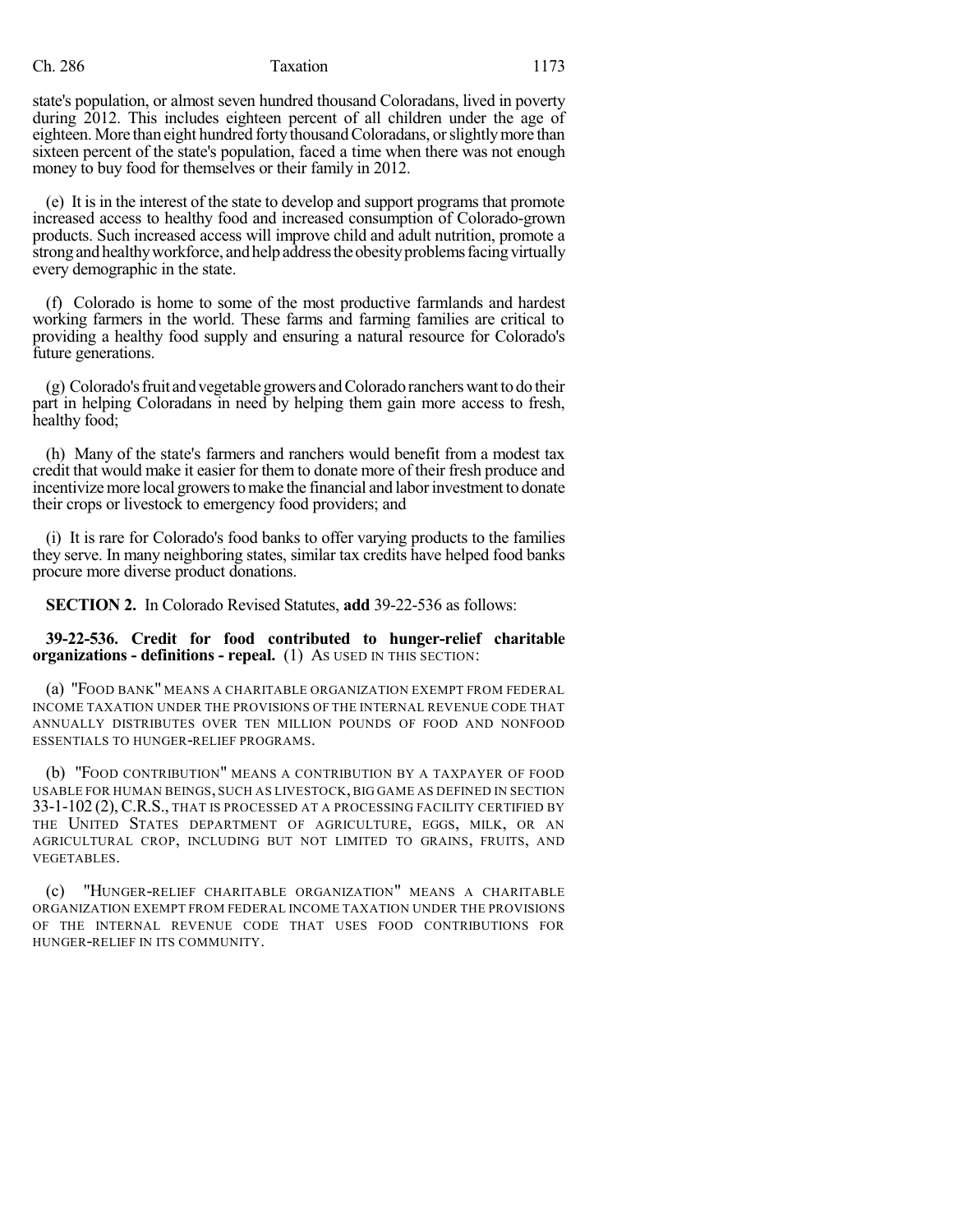1174 Taxation Ch. 286

(d) "MOST RECENT SALE PRICE" MEANS AN AMOUNT EQUAL TO THE PRICE THAT A TAXPAYER WOULD HAVE RECEIVED FOR THE FOOD CONTRIBUTION, DETERMINED AS IF THE FOOD CONTRIBUTION HAD BEEN SOLD ON THE DATE OF THE MOST RECENT SALE OF SUCH FOOD AND AT THE SAME PRICE PER UNIT AS SUCH FOOD THAT WAS SOLD ON THAT DATE.

(e) "TAXPAYER" MEANS A RESIDENT INDIVIDUAL OR A DOMESTIC OR FOREIGN CORPORATION SUBJECT TO THE PROVISIONS OF PART 3 OF THIS ARTICLE WHO FILES A SCHEDULE F WITH THEIR FEDERAL INCOME TAX RETURN.

(f) "WHOLESALE MARKET PRICE" MEANS THE AVERAGE WHOLESALE MARKET PRICE FOR THE FOOD CONTRIBUTION IN THE NEAREST REGIONAL MARKET DURINGTHE MONTH IN WHICH THE CONTRIBUTION IS MADE, DETERMINED AS IF THE FOOD CONTRIBUTION WERE MARKETABLE.

(2) (a) EXCEPT AS PROVIDED IN SUBSECTION (4) OF THIS SECTION, FOR INCOME TAX YEARS COMMENCING ON OR AFTER JANUARY 1, 2015, BUT BEFORE JANUARY 1, 2020, A TAXPAYER WHO MAKES A FOOD CONTRIBUTION DURING THE TAX YEAR TO A HUNGER-RELIEF CHARITABLE ORGANIZATION AND RECEIVES A CREDIT CERTIFICATE AS DESCRIBED IN PARAGRAPH (b) OF THIS SUBSECTION (2) IS ALLOWED A CREDIT AGAINST THE INCOME TAXES IMPOSED BY THIS ARTICLE IN AN AMOUNT EQUAL TO EITHER TWENTY-FIVE PERCENT, NOT TO EXCEED FIVE THOUSAND DOLLARS, OF THE WHOLESALE MARKET PRICE OR TWENTY-FIVE PERCENT, NOT TO EXCEED FIVE THOUSAND DOLLARS,OF THE MOST RECENT SALE PRICE OFTHE FOOD CONTRIBUTION.

(b)(I) AFOOD BANK SHALL ISSUE A CREDIT CERTIFICATE TO THE TAXPAYER THAT:

(A) INDICATES THE FOOD CONTRIBUTION WAS ACCEPTED BY A HUNGER-RELIEF CHARITABLE ORGANIZATION, AND SETS FORTH THE NAME OF THE HUNGER-RELIEF CHARITABLE ORGANIZATION;

(B) CERTIFIES THAT THE USE OF THE FOOD CONTRIBUTION IS RELATED TO THE PURPOSE OR FUNCTION CONSTITUTING THE BASIS FOR THE HUNGER-RELIEF CHARITABLE ORGANIZATION'S TAX EXEMPT STATUS AND THAT THE FOOD CONTRIBUTION WILL NOT BE TRANSFERRED BY THE HUNGER-RELIEF CHARITABLE ORGANIZATION IN EXCHANGE FOR MONEY, OTHER PROPERTY, OR SERVICES;

(C) SETS FORTH THE QUANTITY OF THE FOOD CONTRIBUTION; AND

(D) DETERMINES EITHER THE WHOLESALE MARKET PRICE OR RECENT SALE PRICE OF THE FOOD CONTRIBUTION.

(II) THE TAXPAYER SHALL INCLUDE THE CREDIT CERTIFICATE WITH THE INCOME TAX RETURN FILED WITH THE DEPARTMENT OF REVENUE.

(c) A HUNGER-RELIEF CHARITABLE ORGANIZATION HAS A RIGHT TO REFUSE A FOOD CONTRIBUTION FROM A TAXPAYER IF THE HUNGER-RELIEF CHARITABLE ORGANIZATION BELIEVES THAT THE FOOD CONTRIBUTION IS NOT USABLE FOR HUMAN BEINGS OR IF THE HUNGER-RELIEF CHARITABLE ORGANIZATION DOES NOT BELIEVE IT WILL BE ABLE TO USE THE FOOD CONTRIBUTION PRIOR TO THE FOOD SPOILING. IF A FOOD CONTRIBUTION IS REFUSED, A CREDIT CERTIFICATE DESCRIBED IN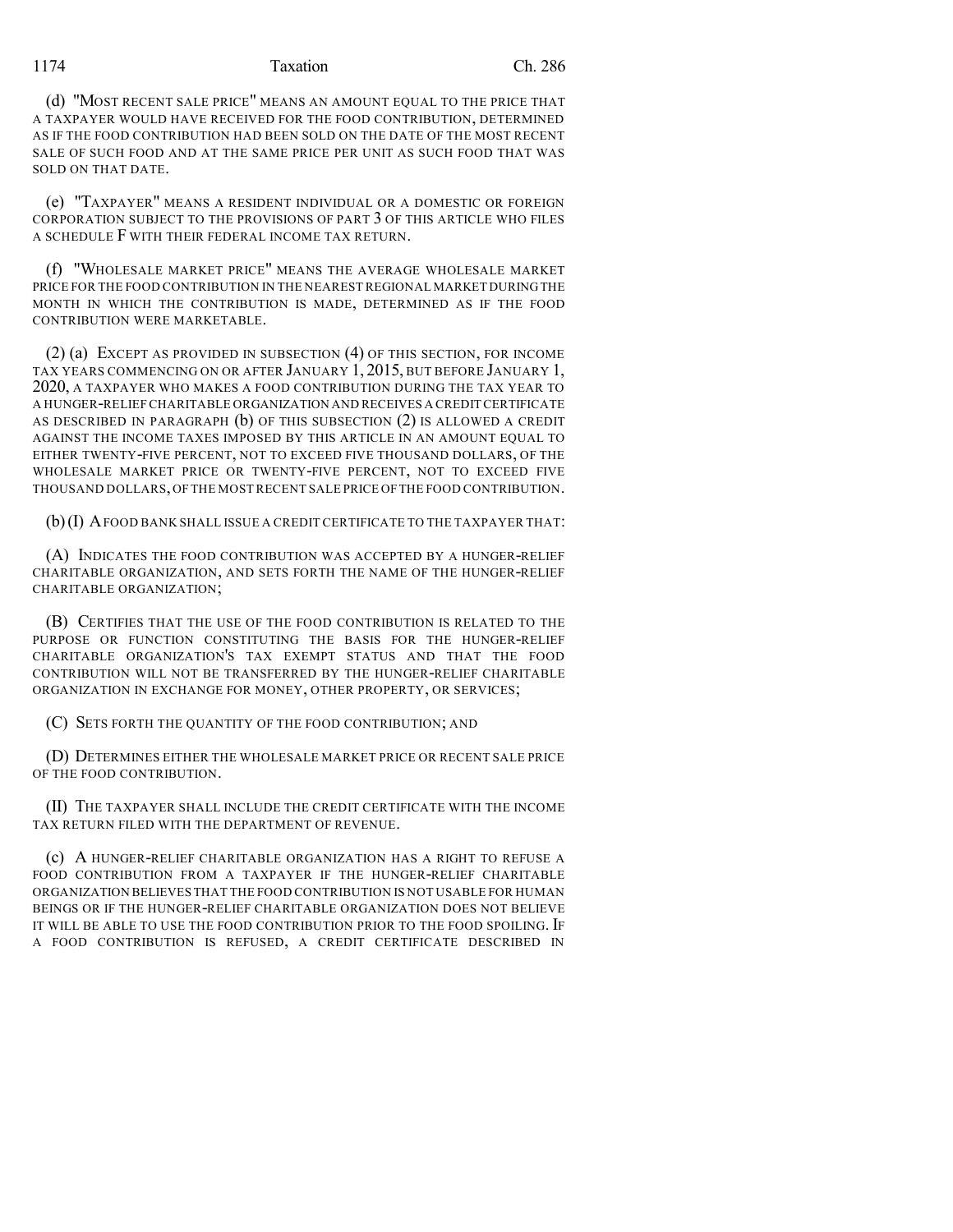### Ch. 286 Taxation 1175

PARAGRAPH (b) OF THIS SUBSECTION (2) MAY NOT BE ISSUED BY A FOOD BANK.

(3) IF THE CREDIT EXCEEDS THE AMOUNT OF INCOME TAX DUE ON THE INCOME OF THE TAXPAYER FOR THE TAX YEAR DURING WHICH THE CONTRIBUTION WAS MADE, THE AMOUNT OF THE TAX CREDIT NOT USED AS AN OFFSET AGAINST INCOME TAXES IN SUCH INCOME TAX YEAR MAY NOT BE ALLOWED AS A REFUND, BUT MAY BE CARRIED FORWARD AND APPLIED AGAINST THE INCOME TAX DUE IN EACH OF THE FIVE SUCCEEDING INCOME TAX YEARS, BUT MUST FIRST BE APPLIED AGAINST THE INCOME TAX DUE FOR THE EARLIEST OF THE INCOME TAX YEARS POSSIBLE.

(4) (a) A TAXPAYER MAY NOT CLAIM THE CREDIT ALLOWED IN THIS SECTION IF THE TAXPAYER CLAIMS A DEDUCTION FOR CHARITABLE CONTRIBUTIONS AS ALLOWED IN SECTION 39-22-104 (4) (m) FOR THE FOOD CONTRIBUTION TO THE HUNGER-RELIEF CHARITABLE ORGANIZATION.

(b) A TAXPAYER MAY NOT CLAIM THE CREDIT ALLOWED IN THIS SECTION IF THE TAXPAYER CLAIMS THE CORPORATE INCOME TAX CREDIT FOR CROP OR LIVESTOCK CONTRIBUTIONS ALLOWED IN SECTION 39-22-301 (3) FOR THE FOOD CONTRIBUTION TO THE HUNGER-RELIEF CHARITABLE ORGANIZATION.

(5) THIS SECTION IS REPEALED, EFFECTIVE JANUARY 1, 2025.

**SECTION 3.** In Colorado Revised Statutes, 39-22-104, **amend** (4) (m) (I); and **add** (3) (j) and (4) (m) (VII) as follows:

**39-22-104. Income tax imposed on individuals, estates, and trusts - single rate - definitions- repeal.** (3) There shall be added to the federal taxable income:

(j) FOR INCOME TAX YEARS COMMENCING ON OR AFTER JANUARY 1, 2015, BUT BEFORE JANUARY 1, 2020, AN AMOUNT EQUAL TO THE CHARITABLE CONTRIBUTION DEDUCTION ALLOWED BY SECTION 170 OF THE INTERNAL REVENUE CODE TO THE EXTENT SUCH DEDUCTION INCLUDES A FOOD CONTRIBUTION DURING THE TAX YEAR TO A HUNGER-RELIEF CHARITABLE ORGANIZATION FOR WHICH AN INCOME TAX CREDIT IS CLAIMED PURSUANT TO SECTION 39-22-536.

(4) There shall be subtracted from federal taxable income:

(m) (I) EXCEPT AS PROVIDED IN SUBPARAGRAPH (VII) OF THIS PARAGRAPH (m), for any income tax year commencing on or after January 1, 2001, for any individual who claims the basic standard deduction allowed under section 63 (c) (2) of the internal revenue code on the individual's federal return and, therefore, cannot claim an itemized deduction for charitable contributions pursuant to section 170 of the internal revenue code, an amount equal to the amount of any deduction based upon the aggregate amount of charitable contributions in excess of five hundred dollars that the individual could have claimed pursuant to section 170 of the internal revenue code if the individual had not claimed the basic standard deduction.

(VII) FOR ANY INCOME TAX YEAR COMMENCING ON OR AFTER JANUARY 1, 2015, BUT BEFORE JANUARY 1, 2020, ANY INDIVIDUAL WHO CLAIMS AN INCOME TAX CREDIT ALLOWED IN SECTION 39-22-536MAY NOTCLAIM THE DEDUCTION SET FORTH IN THIS PARAGRAPH (m) FOR THE FOOD CONTRIBUTION TO THE HUNGER-RELIEF